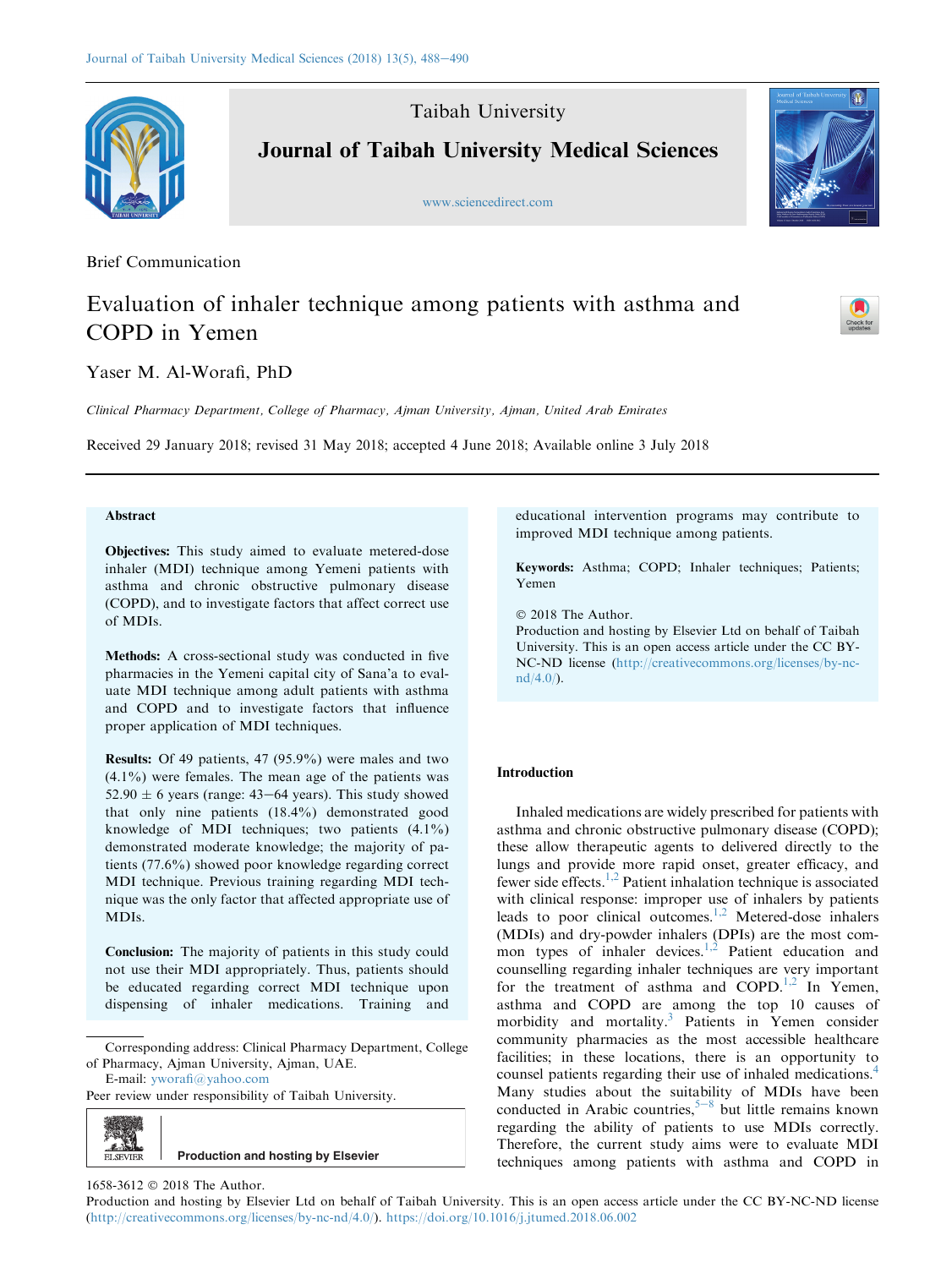Yemen, and to investigate factors affecting correct use of MDIs.

### Materials and Methods

### Study design

A cross-sectional study was conducted between 1st March and 1st June 2016 in five pharmacies in Sana'a, Yemen. Training was provided to community pharmacy dispensers regarding different inhaler techniques and evaluation of adult patients' inhaler techniques.

### Sample size

The sample size (n) was calculated based on this formula  $[n = Z^2 P (1 - P)/d^2]$  to estimate the number of subjects or patients required for this study, where  $n =$  sample size,  $Z = Z$ statistic for a level of confidence  $(Z = 1.96$  is selected in many studies to provide robust power when estimating the sample size), and  $P =$  expected prevalence or proportion. The formula is based on the prevalence or incidence of related matter. In this equation, the prevalence is  $10\%$ , d = precision<br>(for the level of confidence of 95% or 0.05). the level of confidence of  $95\%$  or 0.05),  $n = (1.96)^2 \times 0.10$   $(1-0.5)/(0.05)^2 = 77$ . Adult patients were invited to participate in this study when they entered the pharmacies to buy or ask about their inhaler medications.

# Ethical considerations

This study was approved by the University of Science and Technology and by the managers of community pharmacies. Written consent was obtained from the pharmacy managers and the patients. Furthermore, no personal data was obtained regarding pharmacies, pharmacy dispensers, or patients.

# Evaluation of patient knowledge regarding appropriate use of MDIs

The evaluation was performed by using a validated MDI evaluation checklist,  $3,7,8$  as shown in Table 1.

A scoring system was used in this study, where each performed step was given a value of 1 and an unperformed or incorrect step was given a value of 0. Scores  $\geq$ 7 with effective demonstration of critical steps were considered "good," scores 5 and 6 with effective demonstration of critical steps were considered "moderate," and scores  $\leq$ 4 and any failure to demonstrate critical steps were considered "poor."

### Statistical analysis

Data were recorded and analysed by using SPSS version 21 (SPSS Statistics for Windows, version 21.0, IBM Corp., Armonk, NY, USA). Differences in proportions were tested via the chi-squared test or Fisher's Exact test. Results were regarded as significant when *P*-values were  $\leq 0.05$ .

### **Results**

A total of 159 patients presented at the pharmacies with a diagnosis of asthma or COPD; 49 of these patients met the

# Table 1: Recommended Checklist of Metered-Dose Inhaler

|                | Step                                                 | Score |
|----------------|------------------------------------------------------|-------|
| 1              | Shake the inhaler well. <sup>a</sup>                 |       |
| $\overline{2}$ | Remove the dust cap. <sup>a</sup>                    |       |
| 3              | Exhale slowly through pursed lips.                   |       |
| $\overline{4}$ | If using the "closed-mouth" technique, hold the      |       |
|                | inhaler upright and place the mouthpiece between     |       |
|                | your lips. Be careful not to block the opening with  |       |
|                | your tongue or teeth.                                |       |
|                | If using the "open-mouth" technique, open your       |       |
|                | mouth wide and hold the inhaler upright $1-2$        |       |
|                | inches from your mouth, making sure the inhaler is   |       |
|                | properly aimed.                                      |       |
| 5              | Press down on the inhaler once as you start a slow,  |       |
|                | deep inhalation. <sup>a</sup>                        |       |
| 6              | Continue to inhale slowly and deeply through your    |       |
|                | mouth. Try to inhale for at least 5 s.               |       |
| 7              | Hold your breath for 10 s (use your fingers to count |       |
|                | to 10 slowly). If 10 s makes you feel uncomfortable, |       |
|                | try to hold your breath for at least 4 s.            |       |

- 8 Exhale slowly.
- 9 Wait at least  $30-60$  s before inhaling the next puff of medicine.
- Critical steps.

inclusion criteria and were accepted to participate in this study (all 49 patients agreed to participate). Thirty-one patients were diagnosed with COPD and 18 were diagnosed with asthma. All patients used salbutamol inhalers. Of 49 patients, 47 (95.9%) were males and two  $(4.1\%)$  were females. The mean age of the respondents was  $52.90 \pm 6.86$ years (range:  $43-64$  years). Table 2 shows appropriate MDI use among the patients in this study.

| Table 2: Metered-Dose Inhaler (MDI) appropriate use. |  |  |
|------------------------------------------------------|--|--|
|------------------------------------------------------|--|--|

|              | Step                                                              | <b>MDI</b><br>$N = 49$ |
|--------------|-------------------------------------------------------------------|------------------------|
|              |                                                                   | $(100\%)$              |
| $\mathbf{1}$ | Shake the inhaler well. <sup>a</sup>                              | 29(59.2)               |
| 2            | Remove the dust cap. <sup>a</sup>                                 | 49 (100)               |
| 3            | Exhale slowly through pursed lips.                                | 19(38.8)               |
| 4            | If using the "closed-mouth" technique, hold the                   | 13(26.5)               |
|              | inhaler upright and place the mouthpiece between                  |                        |
|              | your lips. Be careful not to block the opening with               |                        |
|              | your tongue or teeth.                                             |                        |
|              | If using the "open-mouth" technique, open your                    |                        |
|              | mouth wide and hold the inhaler upright $1-2$                     |                        |
|              | inches from your mouth, making sure the inhaler is                |                        |
|              | properly aimed.                                                   |                        |
| 5            | Press down on the inhaler once as you start a slow,               | 11(22.4)               |
|              | deep inhalation. <sup>a</sup>                                     |                        |
|              | 6 Continue to inhale slowly and deeply through your 21 (42.9)     |                        |
|              | mouth. Try to inhale for at least 5 s.                            |                        |
| 7            | Hold your breath for 10 s (use your fingers to count $20(40.2)$ ) |                        |
|              | to 10 slowly). If 10 s makes you feel uncomfortable,              |                        |
|              | try to hold your breath for at least 4 s.                         |                        |
| 8.           | Exhale slowly.                                                    | 16(32.7)               |
| 9            | Wait at least $30-60$ s before inhaling the next puff             | 18(36.7)               |
|              | of medicine.                                                      |                        |
|              | <sup>a</sup> Critical steps.                                      |                        |